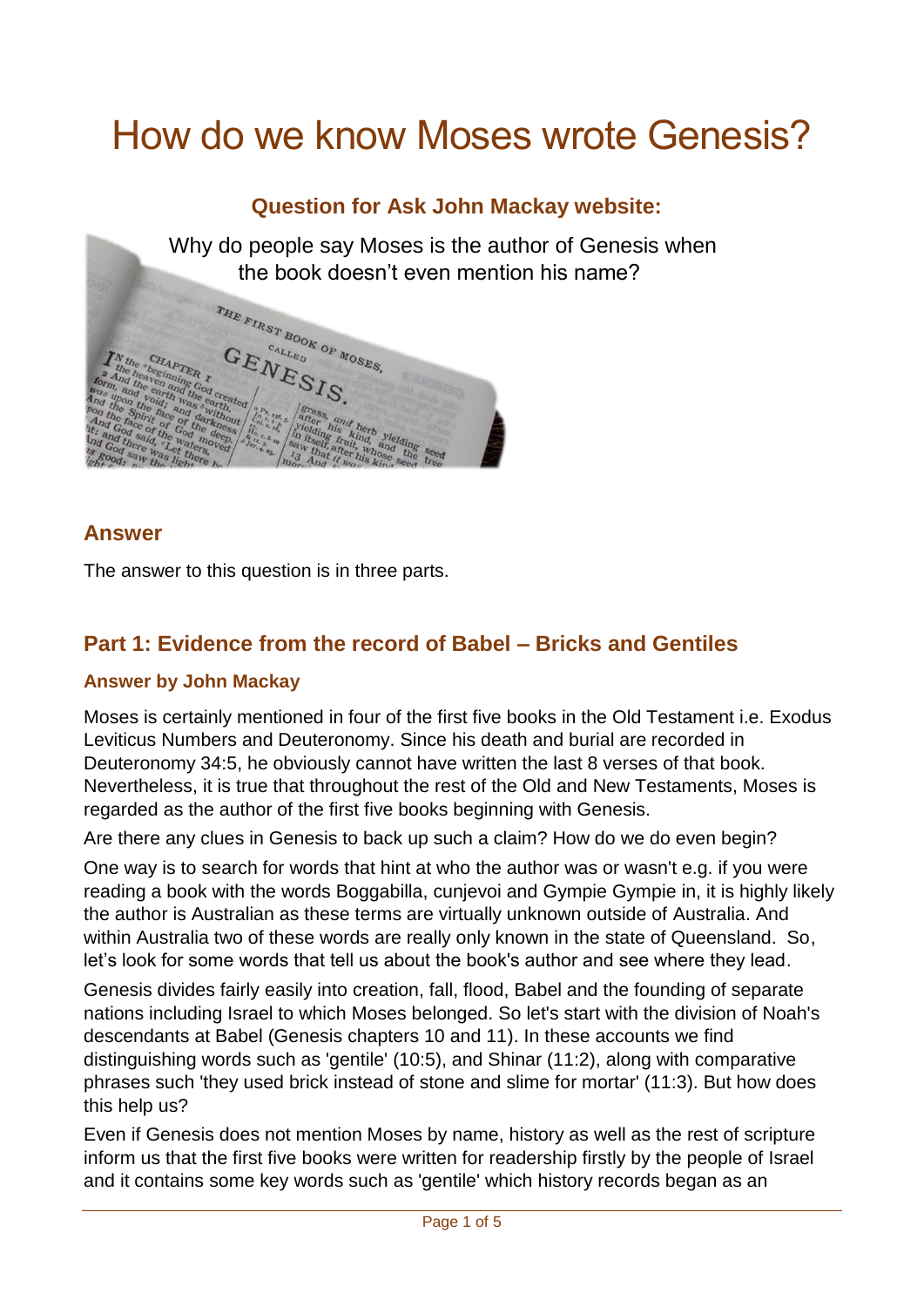exclusively Israelite word. It is a '*them* and *us*' distinction. The word is pronounced 'Goy' in Hebrew, which became 'gentile' in the Latin Vulgate from the Latin *gens* meaning "a group or kind", and its use in Genesis 10:5 tells us the author was one of the '*us'* group and not one of '*them'*. The author was an Israelite!

Likewise, when the author describes the construction of the tower of Babel in chapter 11, it was recorded that it was built with "brick instead of stone". This type of comment is made only when an author finds such an oddity worth noting, or if those who are meant to read it need some explanation. So, what is odd or noteworthy about "brick instead of stone"?

When we search the book of Exodus as well as the New Testament, we discover that Moses was bought up in Egypt of 'hidden' Israelite background, but raised in a royal palace and trained in all the ways of the Egyptians for leadership under Pharaoh (Acts 7:22). As such he would have been familiar with how their large buildings were constructed. We also learn the reason for his mission is that the people of Israel were slaves who were used in the building industry and were well familiar with making sun-baked straw-filled mud/clay bricks which were used for 'common' buildings (Exodus 1:14, 5:7). But both Moses and the people knew that important buildings such as pyramids and temples were constructed of large blocks of limestone and sandstone, many of which still stand in today's Egypt. Now back to Genesis 11:3 where we note that the bricks in the Babel account were to be 'thoroughly baked' and not just filled with straw and left to harden in the sun. This is a process the Israelite slaves were not familiar with, so making an important Tower out of cooked brick was worthy of comment.

A little additional search of archaeological records also tells us that in ancient Egypt, the mortar they used to 'glue' bricks or stones together was usually a mixture of mud/clay and also cooked Gypsum. At 100°C (the temperature of boiling water) the semi hard rock called Gypsum (calcium sulphate) loses water and becomes a white powder which when remixed with water, sets semi-hard again. Today we know this powder as plaster of Paris. It was not until many centuries after Moses times the Romans perfected what we call cement mortar, made by cooking limestone (calcium carbonate) to around 800°C. Whilst Egyptians were familiar with bitumen, and are on record as later using it in mummification, (the word 'mummy' is from the Arab word *mum* meaning 'bitumen'), yet nobody in Egypt is recorded as using bitumen to glue building blocks togethers. Hence the use of bitumen is also an oddity worth recording for readers unused to such a practice, and can explain the need to include the phrase 'they used slime (bitumen/asphalt)' for mortar. Even today 'slime pits' are common in the region of Ancient Babylon, and you can still extract 'bitumen' from them.

So, now we know that whoever wrote Genesis could both read and write, was familiar with Egyptian building technology and the limitations of Israelite knowledge, and had access to ancient records of a time and location that existed before the founding of Egypt. This author was well educated, pro-Israelite, and an Israelite themselves.

So, is there any evidence that person was 'trained' in Egypt as the both the Old and New Testaments record of Moses? For more information see Part 2 below.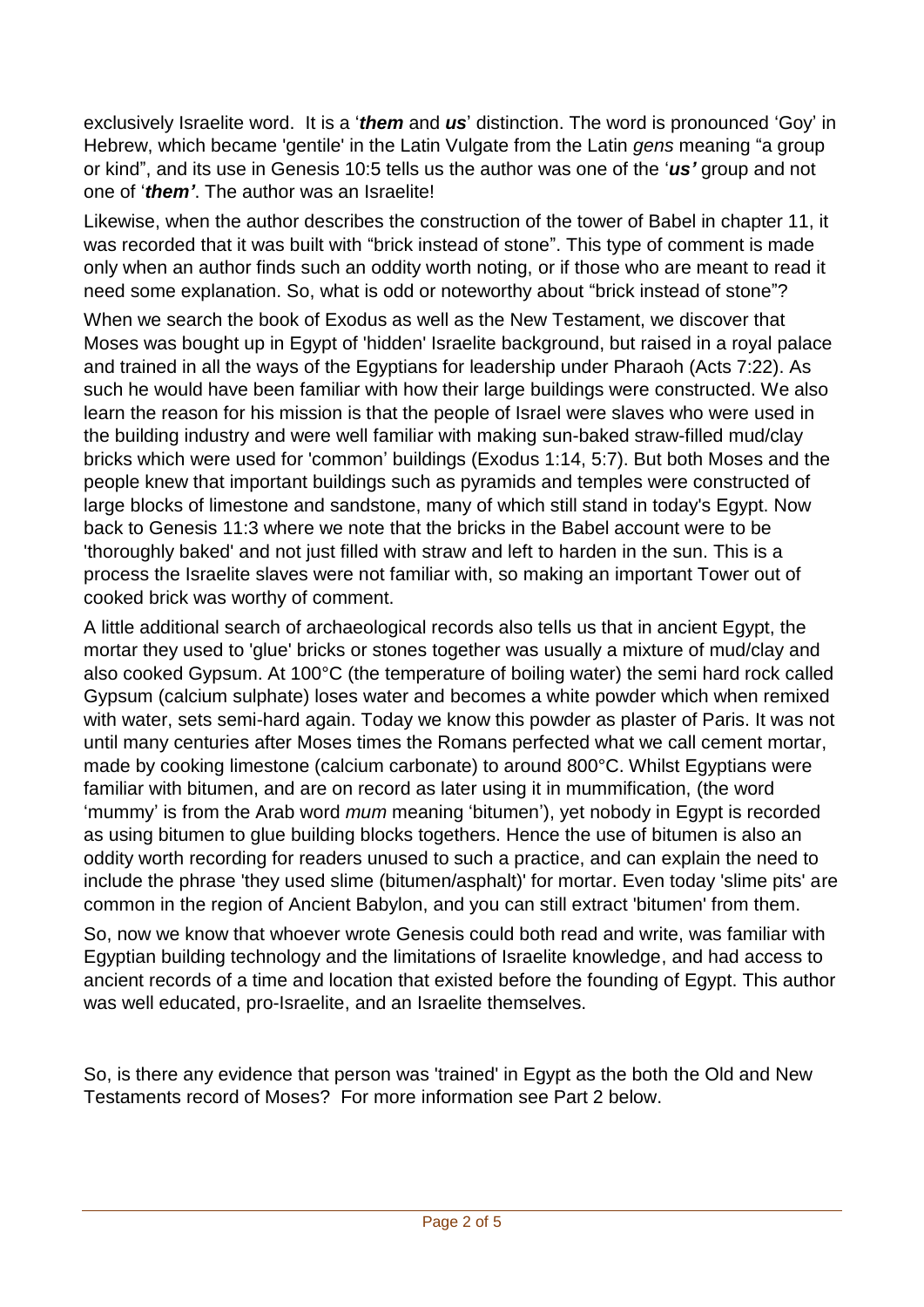## **Part 2: Evidence from the name Shinar**

### **Answer by John Mackay and John Osgood**

In Genesis 11:1-2 we read; 'And the whole earth was of one language, and of one speech. And it came to pass, as they journeyed from the east, that they found a plain in the land of Shinar; and they dwelt there.' The next portion of this chapter informs us Shinar is the region where the Tower of Babel was built. (Genesis 11:1-5)

Today's archaeologists and ancient historians would regard the whole region as ancient Sumer which is known to many Bible readers as Babylonia.

The scriptures itself makes this link when the prophet Daniel identifies Shinar as Babylon (Daniel 1:1-2)

Why the different names for the same location? And what does it have to do with Moses as the author of Genesis?

The answer surprisingly provides a key evidence in support of Old and New Testament claims that Moses compiled Genesis, and had been bought up and well educated in Egypt.

The origin of some of these place names is helpful. Mesopotamian scholar Arno Poebel<sup>1</sup> suggested many years ago that the name Sumer is derived came from the name of Noah's son SHEM. Noah would have been alive when Babel was built and Shem also. Poebel's suggestion found later support from the greatest Sumerologist Samuel Noah Kramer<sup>2</sup>. Yet both met only stony silence from academic peers to their claim. More recently David Rohl<sup>3</sup> (Egyptologist) has added his voice in favour of this same thought.

The argument is to do with what happens to sounds when you transfer names from one language to another. Easy to follow in the present with Hebrew names like Yohann becoming Yan (Dutch), becoming Ian (Gaelic), as it crossed language barriers. But not so easy to follow name changes thousands of years ago. Linguists tell us that in Ancient Sumerian, the Semitics often changed the 'u/e' sound. Thus, Shem would have been pronounced Shum.

In addition, many present-day languages with words that end with an M sound, come via lips that can rarely manage to stay shut after the M sound is finished, so a small A sound and often an even smaller r sound escapes (try it - mum moves to mum-Ar). If you like technicalities, such an Ma sound is called an amissable consonant. The end result was that Shem became ShemAr until the e vowel sound slides towards u, and the word morphs again to Shumer whence like the proverbial English who drop their 'aitches', Shumer finally becomes Sumer – still meaning the land of Shem.

To show that such name changes are more norm than exception consider the UK capital London, which started as best we can find as the very BC Gaelic town Caer Ludein (after king Lud who was allegedly buried at Ludgate), then via the Roman's Londinium, ( 40BC) thence to Anglo Saxon Ludenwic, then a rebuilt defensive wall made it Lundenburh and finally to the more modern present day name of London by the time the Normans invaded - 1066 and all that.

We now have a fairly good idea as to how Shem also became Shinar thanks to people such as Howard Carter (who discovered Tutankhamen's tomb) who points out in the *Journal of Egyptian Archaeology* (*JEA* vol 1X p1- 4 1923), that the ancient Egyptian pronunciation of Sumer was 'Sinear'. In addition, we should note that the Septuagint Bible, a Greek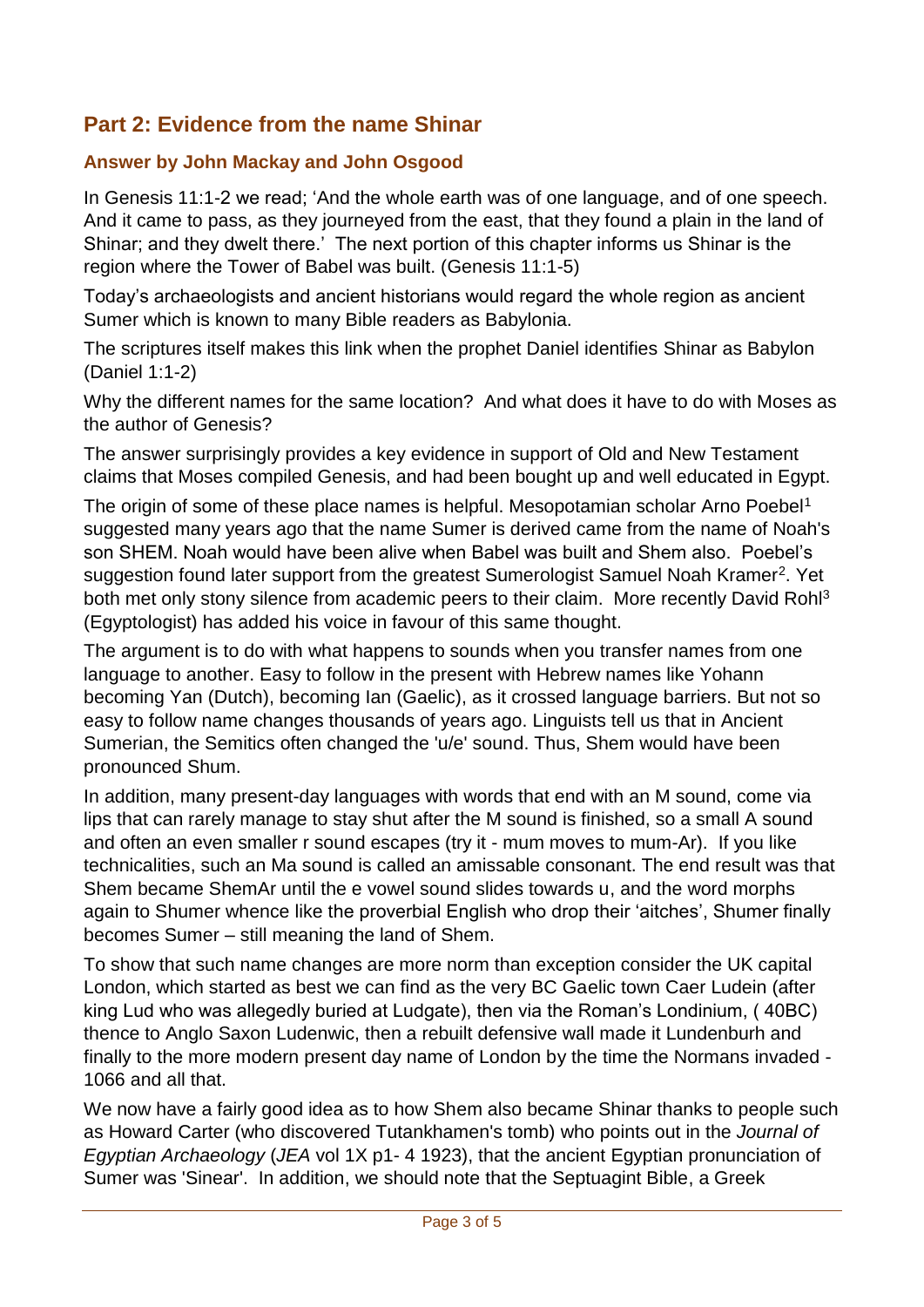translation of the Hebrew Scriptures (our Old Testament) done in Alexandria Egypt in the third century BC, makes the Shinar of Genesis 11 into the Greek word 'Senaar'. And what happened next is still with us in the way many languages deal with S, pronouncing it as 'Sh' e.g. the English sounding of Moses vs the Hebrew pronunciation Moshe, or in Czech where Milos is pronounced Milosh. It was then an obvious and easy step the to read Shinar from Senaar when the Bible text was translated into English.

By now it should also be obvious, the writer of Genesis actually recorded the then current Egyptian geographic name 'Sinear' (Shinar) for the area we now call Babylonia aka Sumer. This makes him a man familiar with the educated Egyptian language prior to 300BC. And in the days before the Internet or freely available translations of Egyptian Hieroglyphics, the simple uneducated Jew in the wilds of Palestine, who was not involved in the international politics would have had had no access to such educated Egyptian terminology from a country to the southwest of him, about an unknown region way to the east of him. So, as the New Testament writer and Greek physician Luke accurately records, "Moses was learned in all the wisdom of the Egyptians." (See Stephen's speech, Acts 7:22)

So not only does this word Shinar point to Moses, when we tie it to the use of excluding words such as 'gentile', and phrases such as 'brick instead of stone and slime for mortar' we have virtually eliminated anybody else as the source of the written version of Genesis.

#### **References**

- 1. Arno Poebel (American Journal of Semitic Languages-vol 58[1941], pp20-26)
- 2. Samuel Noah Kramer ('The Sumerians'-1963-Chicago-p298)
- 3. David Rohl ('Legend'-Century Publications-1998-pp 134-135)

#### Additional Scripture references to Shinar:

Gen 10:10 Shinar equated to the kingdom of Nimrod

Genesis 14:1 In Abraham's time, 'And it came about in the days of Amraphel king of Shinar'.

So, can the known writings of Moses help us any further? For more information see Part 3 below.

## **Part 3: Evidence from Psalm 90**

### **Answer by John Mackay**

There is more evidence concerning Moses's authorship of Genesis that we can consider! The Hebrew Scriptures have always included an introduction to Psalm 90 advising us that Moses is the author. The contents of this Psalm are most revealing. As the one thing we can conclude from Psalm 90 is that Moses had access to and direct knowledge of the contents of Genesis through Deuteronomy in the order we still have them. The Psalm begins with Creation and the Creator v1 and 2, (cross reference Genesis chapters 1 and 2). Then sin and judgement (Genesis chapter 3) are referred to when we are reminded that God's judgement is death and returning to dust (v3). Next the Psalm moves on to mention times spans of 1,000 years (v4), which less than coincidentally is similar to the vast life spans of people in Genesis chapters 1 to 6, of up to 969 years.